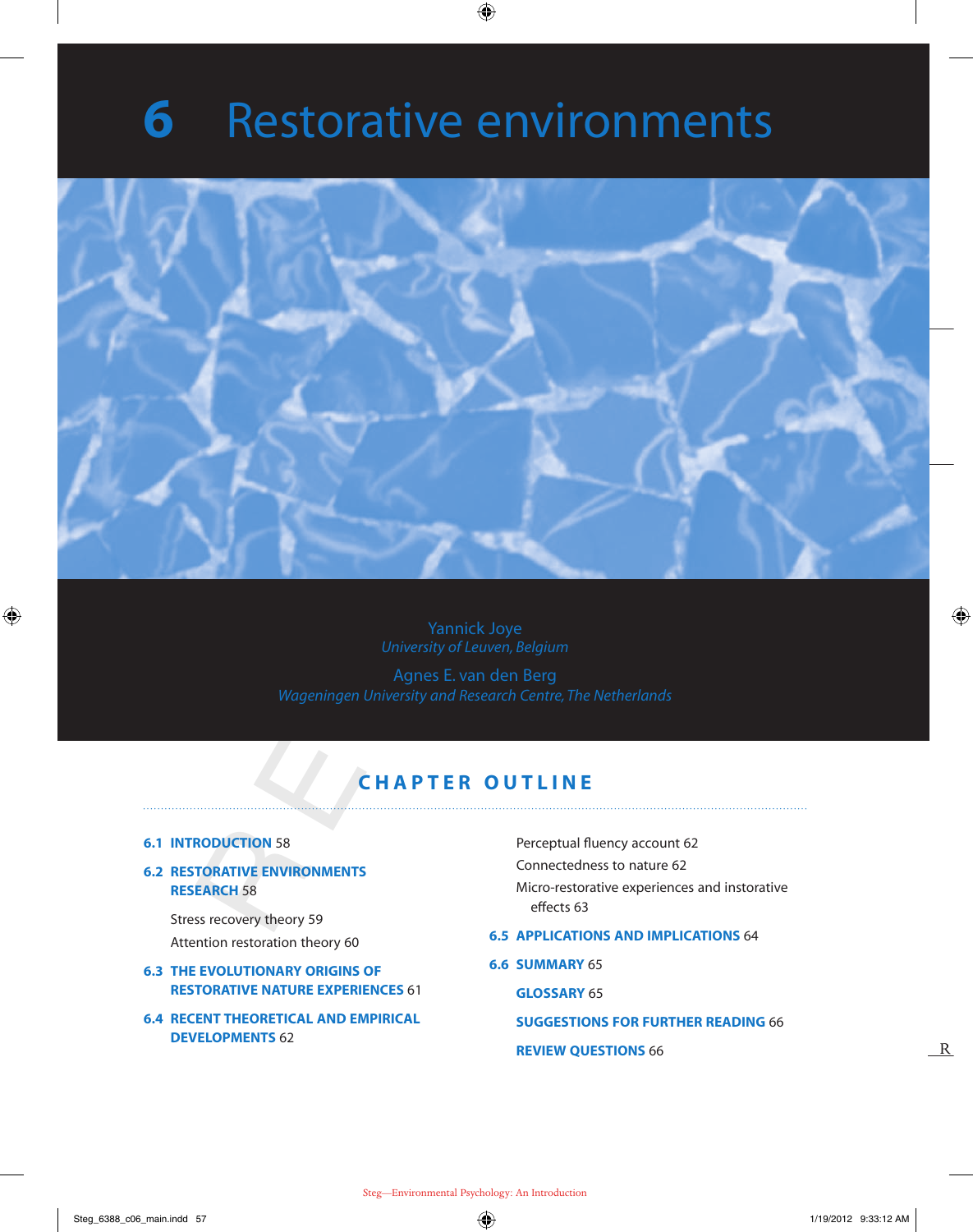### **6.1 Introduction**

ced ways of obtaining relief from stress and fatigue in mode<br>How can this be explained? More than 150 years ago, the Ame<br>ditect Frederik Law Olmsted already noted tha 'scenery work<br>process to produce relaxing and "unbendin What would you recommend to a friend who is feeling stressed and worried? Go to sleep? See a funny movie? Or take a walk in the forest? Chances are high that you will pick the latter option. Indeed, going into nature is probably among the most widely practiced ways of obtaining relief from **stress** and fatigue in modern Western societies. How can this be explained? More than 150 years ago, the American landscape architect Frederik Law Olmsted already noted that 'scenery worked by an unconscious process to produce relaxing and "unbending" of faculties made tense by the strain, noise and artificial surroundings of urban life' (Beveridge, 1977, p. 40). This analysis seems strikingly modern and prefigures recent theoretical formulations concerning the so-called 'restorative' or stress-relieving effects of nature. In this chapter, we will give an overview of theories on restorative effects of natural environments, along with a discussion of empirical findings and practical implications.

⊕

# **6.2 Restorative Environments Research**

The word **restoration** is an umbrella term that, within environmental psychology, refers to the experience of a psychological and/or physiological recovery process that is triggered by particular environments and environmental configurations, i.e. **restorative environments**. A substantial number of experiments have shown that natural environments tend to be more restorative than urban or built environments (see Box 6.1). Exposure to restorative natural environments may contribute to well-being and the prevention of disease and illness. As such, restorative environments are a prominent topic in the study of health benefits of nature (see Chapter 5).

Research into restorative environments has primarily been guided by two theoretical explanations, each with its own interpretation of the construct of restoration. First, **stress recovery theory** (SRT: Ulrich, 1983; Ulrich et al., 1991) is concerned with restoration from the stress which occurs when an individual is confronted with a situation that is perceived as demanding or threatening to well-being. Second, **attention** 

© 2012 the British Psychological Society and John Wiley & Sons, Ltd. Published 2012 by the British Psychological Society and John Wiley & Sons, Ltd.

**58**

R

*Environmental Psychology: An Introduction*, First Edition. Edited by Linda Steg, Agnes E. van den Berg, Judith de Groot.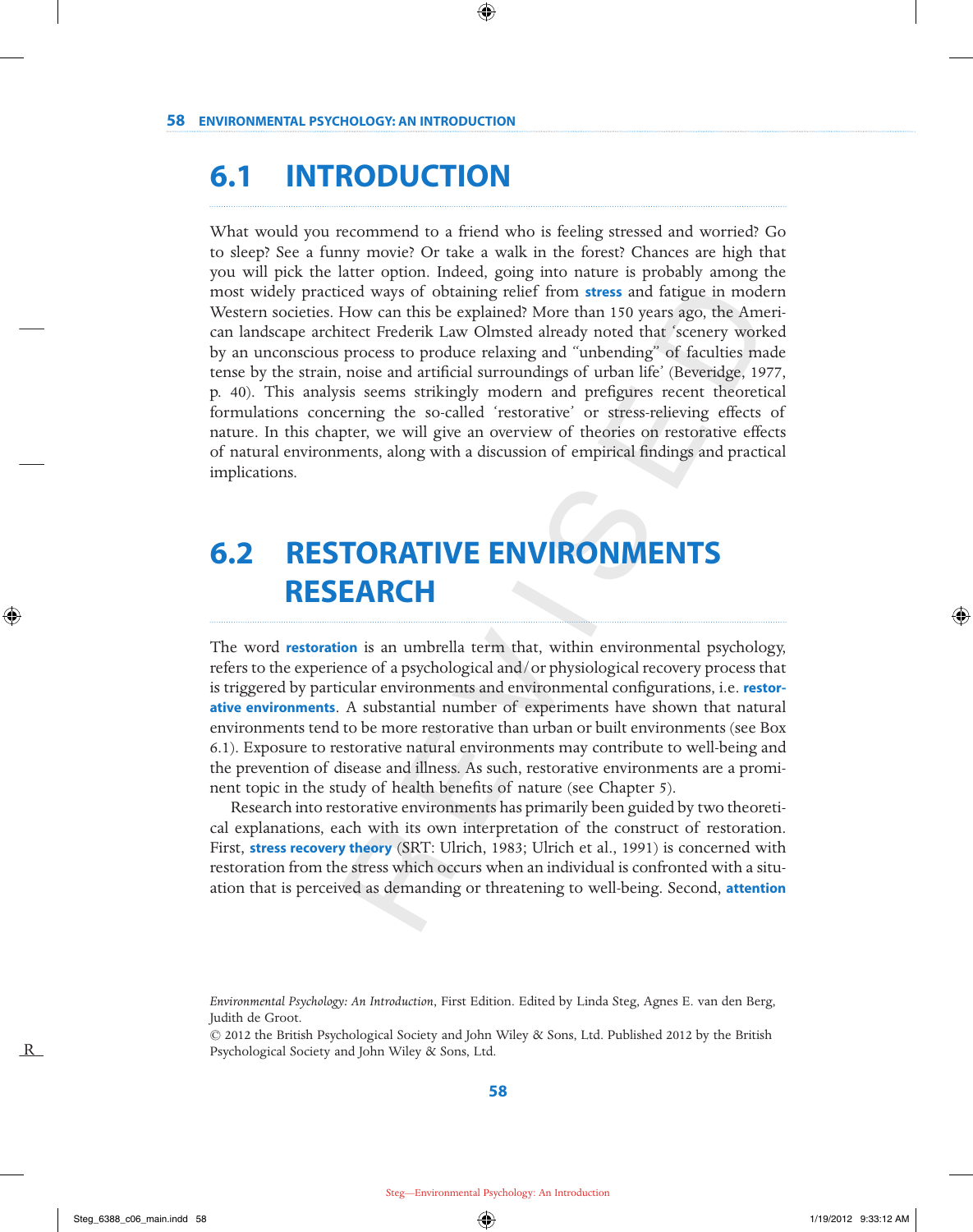

#### **BOX 6.1 The Experimental Paradigm in Restorative Environments Research**

⊕

praitive effects or natural and urban environ-<br>
respective a state typically studied in an experimental<br>
in emmory tasks);<br>
digm. In this paradigm, healthy volunteers<br>
ceceive a a tress or fatigue induction treat-<br>
lood pr Restorative effects of natural and urban environments are typically studied in an experimental paradigm. In this paradigm, healthy volunteers first receive a stress or fatigue induction treatment (e.g. watching a scary movie; performing mentally fatiguing tasks). Next, they are randomly exposed to real or simulated natural versus built environments. Stress and/or mental fatigue are measured at (at least) three points in time: at the start of the experiment (Time 1), after the stress-induction (Time 2), and after exposure to the natural or built environment (Time 3). Changes from Time 1 to Time 2 indicate the effectiveness of the stress induction, while changes from Time 2 to Time 3 indicate the restorative effect of the environment. The three main categories of dependent measures used in restorative environments research are

• *affective measures* (e.g. how happy/sad/ stressed do you feel at this moment?);

- *cognitive measures* (e.g. **attention** and memory tasks);
- *physiological measures* (e.g. heart rate, blood pressure, skin conductance, cortisol levels).

These experiments consistently demonstrate that stressed and/or fatigued individuals who are exposed to scenes dominated by natural content have more positive mood changes, perform better on attention tasks and display more pronounced changes characteristic of physiological stress recovery than stressed individuals who are exposed to scenes dominated by built content. These restorative effects have been found for all kinds of natural environments including forests, rural scenery, waves on the beach and golf courses (Velarde, Fry, & Tveit, 2007).

**restoration theory** (ART: Kaplan, 1995; Kaplan & Kaplan, 1989) focuses on the restoration from attentional fatigue that occurs after prolonged engagement in tasks that are mentally fatiguing. Although there has been discussion on the compatibility of SRT and ART (Kaplan, 1995; Ulrich et al., 1991), the two theories are generally regarded as complementary perspectives that focus on different aspects of the restorative process (Hartig, Evans, Jamner, Davis, & Gärling, 2003). In the sections that follow the two theories are explained in more detail.

#### *Stress recovery theory*

Roger Ulrich laid the foundations for SRT in the 1983 article 'Aesthetic and affective response to natural environment'. Based on the work of Zajonc (1980), he argued that people's initial response towards an environment is one of generalised affect (i.e. like, dislike), which occurs without conscious recognition or processing of the

⊕

 $R$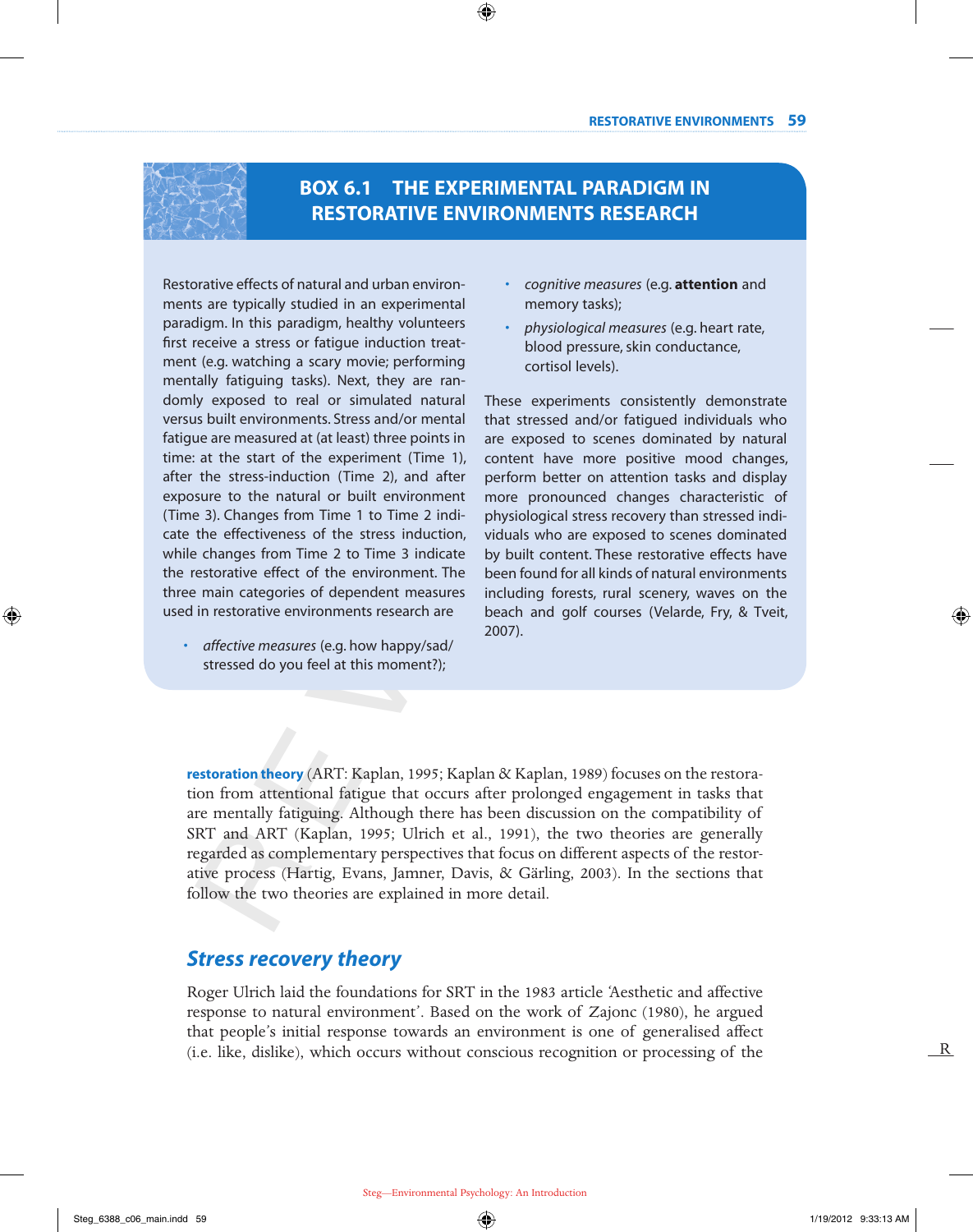environment. Initial positive **affective** responses come about when specific environmental features or **preferenda** are present in the environment. These features include the presence of natural content (e.g. vegetation) as well as more structural features such as complexity, gross structural features (e.g. symmetries), depth/spatiality cues, an even ground surface texture, deflected vista (e.g. a path bending away) and absence of threats. Quick positive affective responses to these features initiate the restorative process because they provide a breather from stress, accompanied by liking and reduced levels of **arousal** and negative feelings such as fear. If the scene draws enough interest, more conscious **cognitive** processing of the environment may take place, which may result in a more conscious and deliberative restorative experience.

 $\bigcirc$ 

#### *Attention restoration theory*

because they provide a breather from stress, accompanied<br>levels of avouasl and negative feelings such as fear. If the sec<br>terst, more conscious cognitive processing of the environmencies,<br>more conscious cognitive processin While SRT considers restoration as a quick, affect-driven process, ART emphasises the importance of slower, cognitive mechanisms in restoration. ART was fully described for the first time in 1989 by Rachel and Stephen Kaplan in the book *The experience of nature.* In this book, the Kaplans provide a broad overview of their long-term research on people's relationship with nature, which encompasses not only restorative experiences but also perceptions and visual preferences. In the latter domain, Kaplan and Kaplan (1989) are well known for their 'preference matrix', a framework for predicting people's landscape preferences (see Chapter 4 for a detailed discussion of this model). The preference matrix is sometimes confused with ART, because both models consist of four components and were developed by the same authors. However, the preference matrix and ART should be considered as distinct models, each focusing on different aspects of the people– nature relationship.

A core assumption of ART is that people only have a limited capacity to direct their attention to something that is not in itself interesting. The cognitive mechanism necessary to inhibit or block out competing stimuli, called the **central executive**, becomes depleted with prolonged or intensive use (Kaplan & Berman, 2010). Depletion of this central executive mechanism can result in **directed attentional fatigue (DAF).** ART predicts that environments can counter DAF when the human-environment relationship is characterised by four qualities: **fascination** or the capacity of an environment to automatically draw attention without cognitive effort, a sense of **extent** or connectedness, **being away** from daily hassles and obligations, and a **compatibility** between the individual's inclinations and the characteristics of the environment (see also Box 6.2). Because the combination of these four qualities is most typical for human interactions with natural environments, these environments tend to be far more effective in countering DAF than most built settings. However, restorative experiences are also possible in other settings, such as monasteries (Ouellette, Kaplan, & Kaplan, 2005) or museums (Kaplan, Bardwell, & Slakter, 1993).

R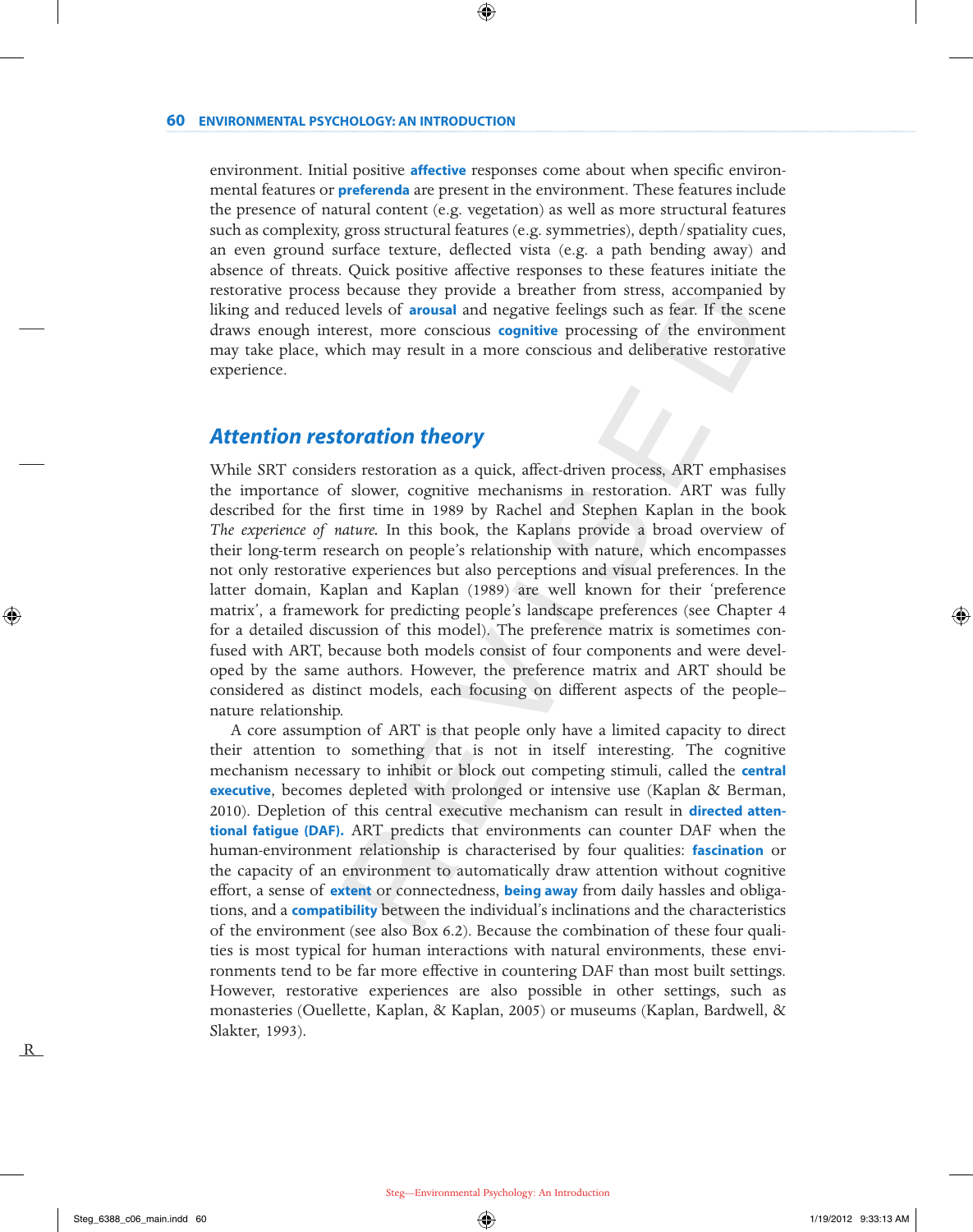

#### **BOX 6.2 Perceived Restorativeness**

⊕

attam a consumply actual changes in people and changes in the simular particular constanting actual constanting the perceived restorative storations of the perceived restorative and this simulated on measuring the perceive In addition to measuring actual changes in people's restorative state after exposure to environments (see Box 6.1), a second line of research has focused on measuring the perceived restorative potential of environments.Most of these studies have used the *perceived restorativeness scale* (PRS:Hartig,Korpela,Evans,&Gärling,1996,1997) or some variation of it. The PRS consists of statements that tap the four restorative characteristics described by ART. For each statement, respondents are asked to indicate on a Likerttype scale the extent to which the statement fits their experience of a given environment (ranging from'not at all'to'completely'). Sample items are:

• *My attention is drawn to many interesting things (fascination);*

- *There is much going on (extent/ coherence);*
- *Spending time here gives me a break from my day-to-day routine (being away);*
- *I can do things I like here (compatibility).*

A recurrent finding is that natural environments tend to be perceived as more restorative than built environments (Berto, 2005; Hartig et al., 1997; Herzog, Colleen, Maguire, & Nebel, 2003; Laumann, Gärling, & Stormark, 2001). The scale has been successfully used to evaluate the restorativeness of landscape designs (Tenngart Ivarsson & Hägerhäll, 2008) and zoo attractions (Pals, Steg, Siero, & Van der Zee, 2009).

# **6.3 The Evolutionary Origins of Restorative Nature Experiences**

Restorative responses are often interpreted as relics of human evolution in a natural world. Specifically, it has been proposed that certain natural features (e.g. verdant vegetation) and particular natural landscapes (e.g. savannahs) could offer ancestral humans resource opportunities and safety (e.g. trees as shelters), and in so doing, promoted human survival (Ulrich, 1983; Ulrich et al., 1991). Consequently, humans may have developed a biologically prepared readiness to display positive affective responses to such elements (Ulrich, 1999; see also Chapter 4).

Although widely held in the field of restorative environments research, this evolutionary account has been put into question (Joye & De Block, 2011; Joye & Van den Berg, 2011). One empirical criticism is that the already few studies on restoration are often performed with undergraduate students in Western countries. The results

⊕

R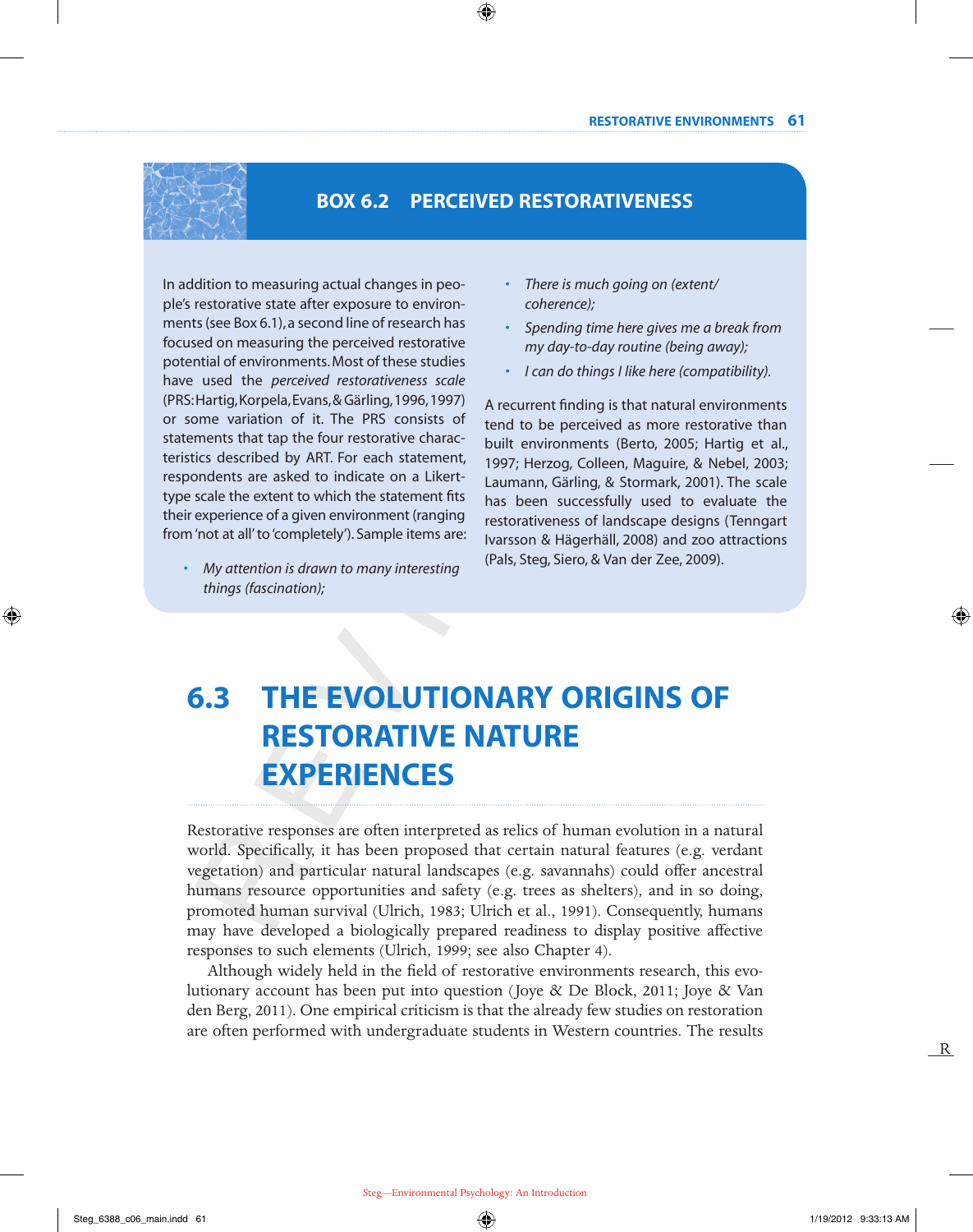#### **62 Environmental Psychology: An Introduction Restorative environments 63**

obtained with such a limited group can hardly provide any justification for the evolutionary, universalist assumptions underlying restoration theories. A more conceptual problem is that the human species has always inhabited more or less vegetated environments during its evolutionary history. Because this implies that greenery has always been available to everybody, it is unclear why there would have been any selection pressure for evolving preferences for these elements, as restoration theories seem to imply.

⊕

# **6.4 Recent Theoretical and Empirical Developments**

In this section, we will discuss three recent theoretical and empirical approaches that have focused on further unravelling the conditions and mechanisms underlying restorative environment experiences.

#### **Perceptual fluency account**

**ENT THEORETICAL AND**<br> **ENT THEORETICAL AND**<br>
Will discuss three recent theoretical and empirical approaches the<br>
urther unravelling the conditions and mechanisms underly<br>
urther unravelling the conditions and mechanisms u The perceptual fluency account (PFA) is based on the phenomenon of **perceptual fluency** and aims to provide an integration of both SRT and ART (Joye, 2007; Joye & Van den Berg, 2011). The central assumption of PFA is that natural environments are processed more fluently than urban settings, and this fluency difference leads to a difference in restorative potential. Perceptually fluent processing of natural stimuli and scenes is thought to occur because the visual brain is more tuned in to the way in which visual information is structured in natural scenes than in built environments. Specifically, it is thought that owing to their so-called **fractal** or self-similar patterns, natural scenes contain much more redundant information than urban scenes, probably making the former more fluent to process than the latter (see Figure 6.1). Within the PFA, the greater stress-reducing capacity of nature, as predicted by SRT, may be explained by the greater safety or familiarity commonly associated with fluent versus disfluent stimulus organisations (Song & Schwarz, 2009). The greater attention-restoring potential of natural environments, as predicted by ART, may be explained by the fact that fluent stimuli are lower on cognitive resource demands than disfluent ones, which leaves more place for replenishing attentional resources.

#### *Connectedness to nature*

Another recent theoretical approach to restoration starts from the observation that people gain purpose and meaning in life by feeling that they belong to the natural world. Based on this, it is predicted that feeling emotionally connected to nature is

⊕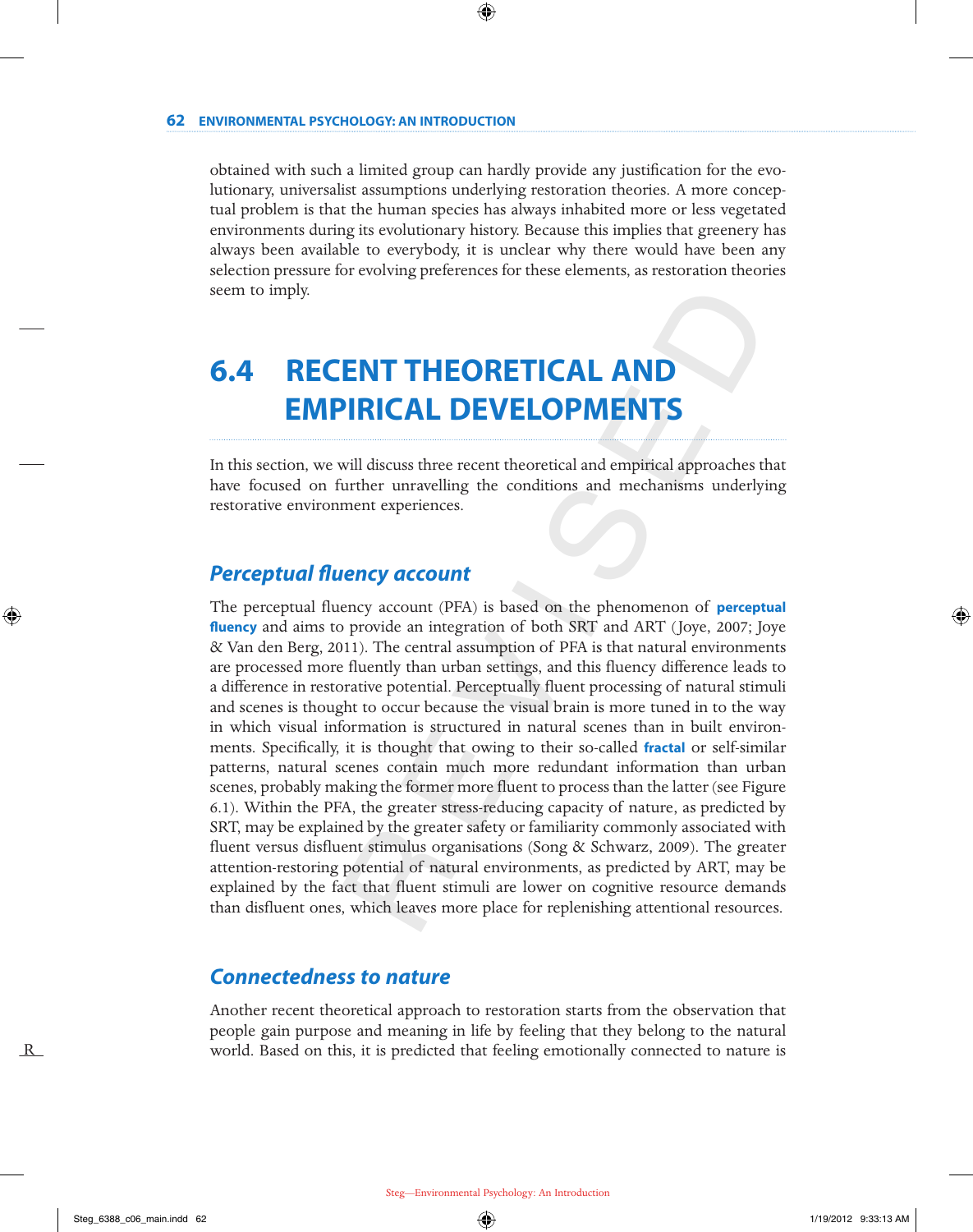#### **RESTORATIVE ENVIRONMENTS 63**



**Figure 6.1** *The head of a Romanesco cauliflower provides a good example of a fractal pattern in nature*. Photo by Vlad Tsirushkin (2010). Retrieved from http://www.flickr.com/photos/dailyfood/4655214681/. Licensed for reuse under Creative Commons Attribution 2.0 Generic License.

an important mechanism underlying beneficial effects of nature. In a series of experiments, Mayer, Frantz, Bruehlman-Senecal and Dolliver (2009) established that the positive effects of exposure to nature on positive affect and the ability to reflect on an unresolved life-problem could partially be explained by increases in connectedness to nature. Exposure to nature also increased attentional capacity, but this could not explain participants' greater positive feelings and ability to reflect. These findings provide some of the first empirical evidence for the supposition that an experiential sense of belonging to the natural world plays a role in restorative environment experiences, besides more unconscious, automatic processes.

#### *Micro-restorative experiences and instorative effects*

A third approach has focused on **micro-restorative experiences** that result from brief sensory contact with nature, as through a window, in a book, on television or in a painting (Kaplan, 2001). Accumulated over time, such micro-restorative experiences may significantly improve people's sense of well-being and provide a buffer against the negative impacts of stressful events. A survey on nature-based coping strategies of elementary school teachers suggests that micro-restorative experiences are especially helpful when stress levels are low (Gulwadi, 2006). Teachers who frequently suffered from vocational stress (having to teach in overcrowded classrooms, poor working conditions) preferred to go out and be in nature (such as taking a walk in the woods), whereas those with low levels of vocational stress found sufficient merit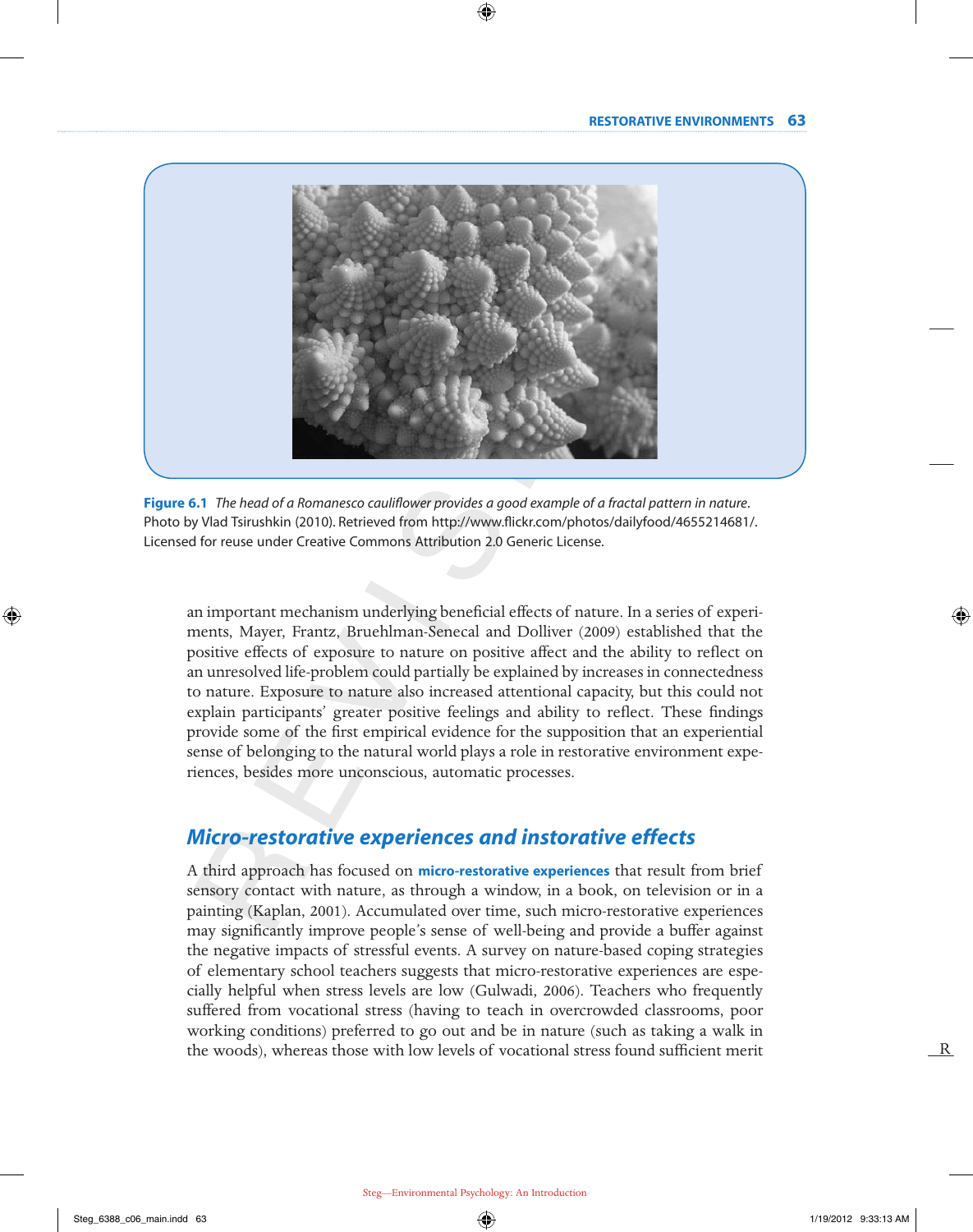in brief sensory interactions with nearby nature, such as listening to a birdsong. Consistent with these findings, there is increasing evidence that exposure to nature may not only have restorative, but also **instorative effects** in individuals who are not stressed or fatigued (Hartig, 2007). Recent studies among healthy, unstressed individuals have shown that exposure to nature may improve people's mood states and ability to reflect (Mayer et al., 2009), and increase subjective 'vitality' or energy levels (Ryan et al., 2010).

⊕

## **6.5 Applications and Implications**

**LICATIONS AND IMPLICATION**<br> **LICATIONS AND IMPLICATION**<br> **Traitive environments research are increasingly being used to guing<br>
aragement of natural and built environments. Given its empha<br>
ative design measures appear to** Findings from restorative environments research are increasingly being used to guide the design and management of natural and built environments. Given its emphasis on recovery, restorative design measures appear to be most suited for contexts in which stress and attentional fatigue are relatively acute and where such states hamper healing or developmental processes. This is probably one of the reasons why restorative elements have become an essential part of so-called **evidence-based design (EBD)** of healthcare settings (Ulrich et al., 2008; see also Chapter 9). However, as certain aspects of urban living constitute a significant and prolonged source of stress, a number of scholars have argued for integrating nature-based design measures on the scale of entire urban environments (Van den Berg, Hartig, & Staats, 2007). In particular, the findings on the micro-restorative and instorative effects of nature show that even in unstressed urbanites, green interventions may still have a vitalising role and improve the appeal of the environmental context.

One challenge for applying restorative design measures involves the optimal amount of exposure to nature. As discussed above, the available evidence suggests that one does not need to be deeply immersed in a vast natural environment to experience restoration. On the other hand, there are indications that 'more is better', especially in urban areas with little green space (Nordh, Hartig, Hägerhäll, & Fry, 2009). However, for some natural elements such as water there appears to be an upper limit to the amount that is effective for restoration (White et al., 2010). More research is needed to provide more detailed, evidence-based guidelines for designing optimal restorative environments for different groups, contexts and activities.

Another question relevant to nature-based interventions is which modality of nature needs to be implemented. Research shows that exposure not only to actual nature, but also to visual simulations (e.g. videos, paintings) and to olfactory (smells) or auditory components can have restorative effects (Eisenberger et al., 2010; Kjellgren & Buhrkall, 2010; Mayer et al., 2009; Mishima et al., 2004; Ulrich, Simons, & Miles, 2003). Preliminary investigations suggest that restorative responses might even extend to geometric properties of nature, such as the fractal repetition of patterns at many scale levels of natural scenes (Hägerhäll, Purcell, & Taylor, 2004). This extends the possible scope of restorative design measures from actual nature, to imitations of nature and nature's fractal geometry in architecture (Joye, 2007).

R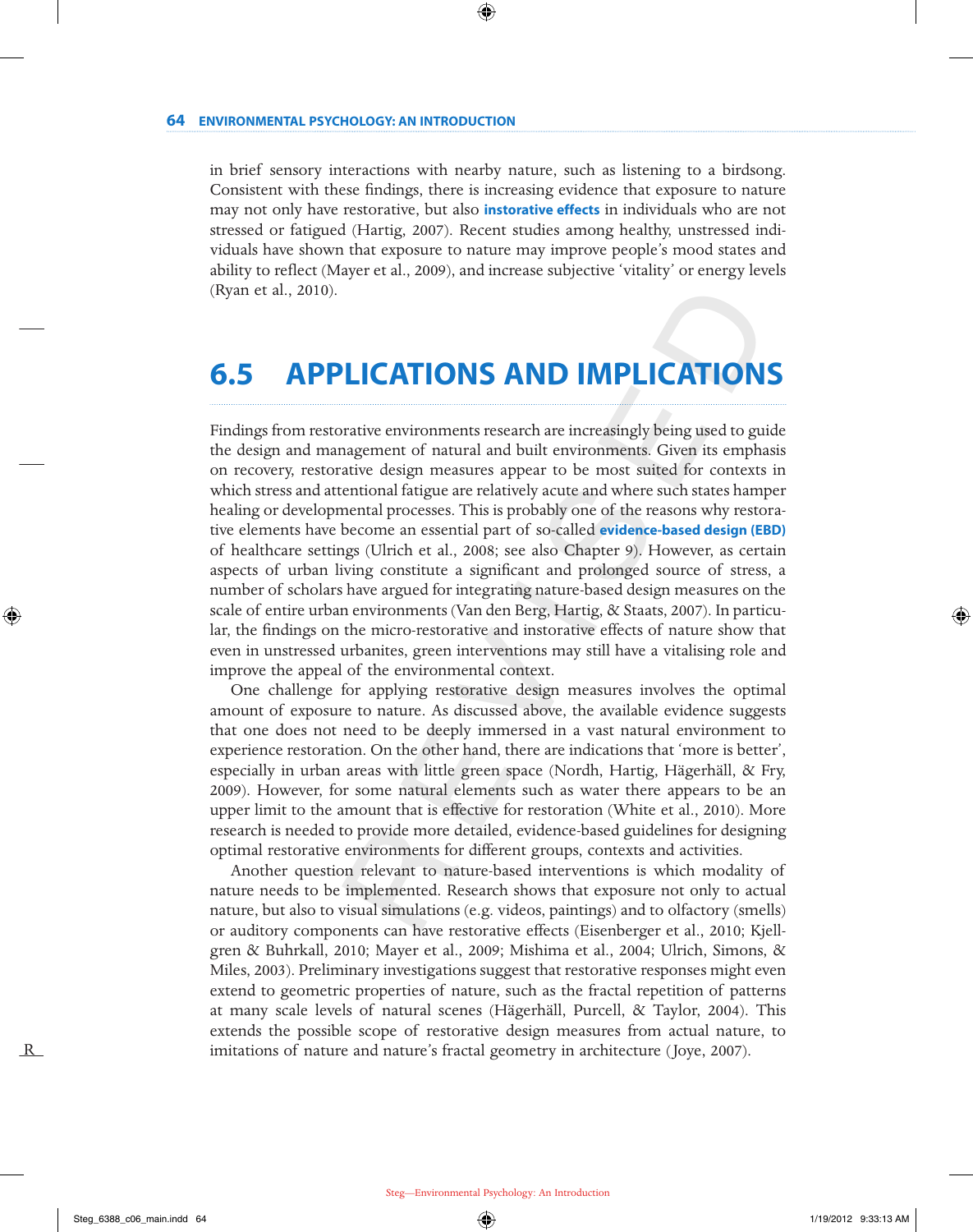### **6.6 Summary**

amely SRT and ART. While in both viewpoints it is commonly a<br>ser responses are ancient relies of human evolution in natural<br>view has become criticised. In mecent years, theoretical devel<br>oncepts such as 'fluency', 'connect There is increasing empirical evidence that contact with nature can provide restoration from stress and mental fatigue. Two theoretical perspectives for the restorative effects of nature have dominated the restorative environments research agenda, namely SRT and ART. While in both viewpoints it is commonly assumed that restorative responses are ancient relics of human evolution in natural environments, that view has become criticised. In recent years, theoretical developments relying on concepts such as 'fluency', 'connectedness to nature' and 'micro-restorative experiences' have aimed to further and deepen our understanding of restorative experiences. The empirical evidence for restorative effects of nature is increasingly applied in healthcare and in urban and landscape planning, but further research is needed to optimize these applications.

⊕

## **Glossary**

**affective** refers to responses and mechanisms that involve feelings and emotions.

**arousal** a general state of psychological and/or physiological activation.

**attention** the cognitive process of selectively concentrating on certain aspects of the environment while ignoring other things.

**attention restoration theory (ART)** one of the main theories on restorative environments, according to which restoration implies the replenishment of attentional resources.

**being away** a quality of restorative environments, as described by ART, indicating an environment that is free from reminders of daily hassles and obligations that overtax the capacity for directed attention.

**central executive** a brain system associated with the prefrontal cortex which is responsible for the control and regulation of cognitive processes.

**cognitive** refers to responses and mechanisms that involve beliefs, thoughts, ideas, judgements, perceptions and other 'higher' mental processes.

**compatibility** a quality of restorative environments, as described by ART, indicating a good fit between the individual's inclinations and the characteristics of the environment, so that no attentional resources need to be devoted to questioning how one should behave or act appropriately.

**directed attentional fatigue (DAF)** a neurological symptom, also referred to as 'mental fatigue', which occurs when parts of the central executive brain system become fatigued.

**evidence-based design (EBD)** an approach to designing buildings based on the best available evidence on the effectiveness of design measures.

**extent** a quality of restorative environments, as described by ART, which is a function of scope and coherence. Scope refers to the scale of the environment, including the immediate surroundings and the areas that are out of sight or imagined. Coherence refers to a degree of relatedness between perceived features or elements in the environment, and the contribution of these elements to a larger whole.